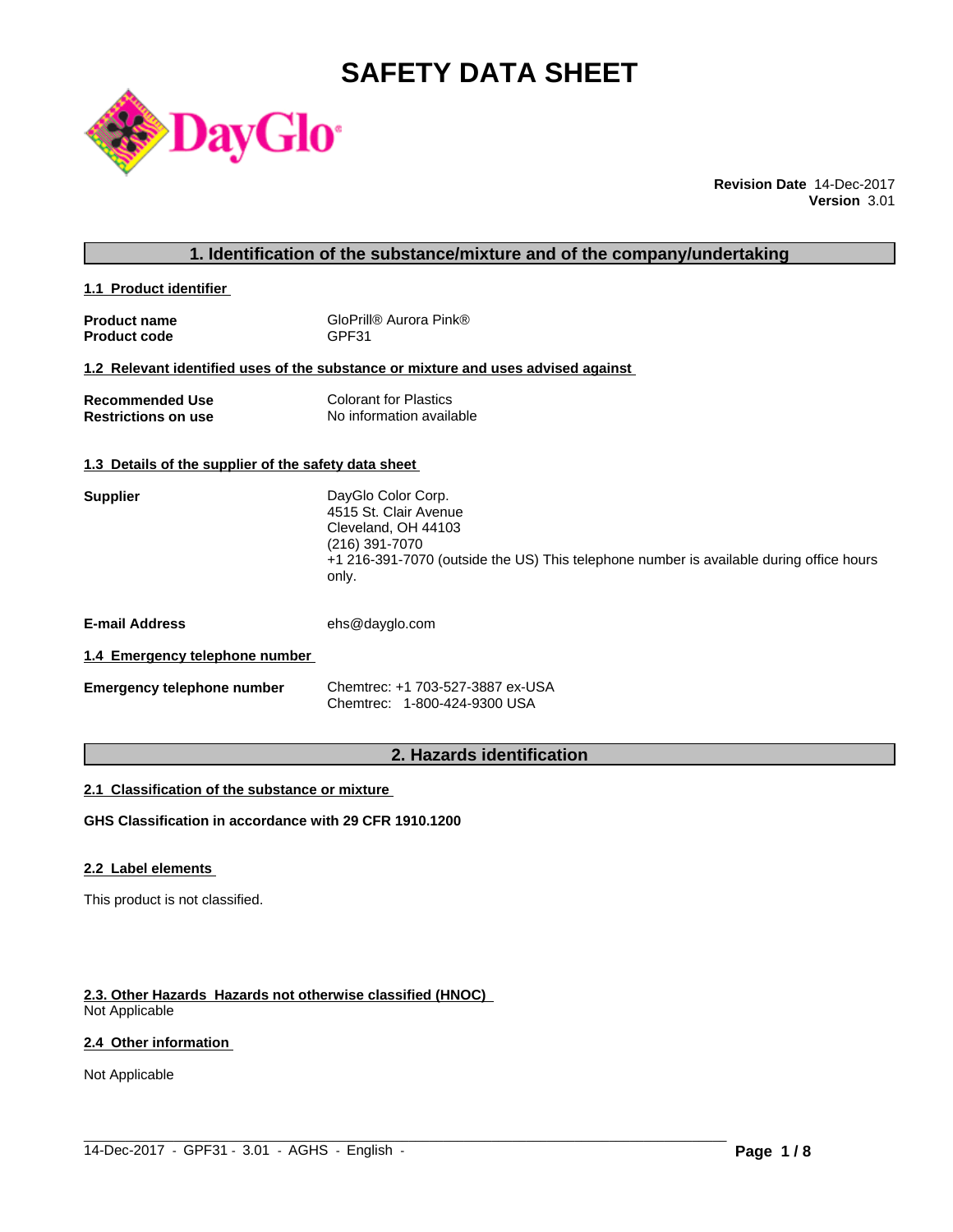# **3. Composition/Information on Ingredients**

#### **Substance**

**Mixture**

This material is not considered hazardous by the OSHA Hazard Communication Standard (29 CFR 1910.1200).

The exact percentage (concentration) of composition has been withheld as a trade secret.

| 4. First aid measures                 |                                                                                                                                                                                                                         |  |
|---------------------------------------|-------------------------------------------------------------------------------------------------------------------------------------------------------------------------------------------------------------------------|--|
| 4.1 Description of first-aid measures |                                                                                                                                                                                                                         |  |
| <b>General advice</b>                 | No information available.                                                                                                                                                                                               |  |
| Eye contact                           | Immediately flush with plenty of water. After initial flushing, remove any contact lenses and<br>continue flushing for at least 15 minutes. Keep eye wide open while rinsing. If symptoms<br>persist, call a physician. |  |
| <b>Skin contact</b>                   | Immediate medical attention is not required. Wash off with soap and water.                                                                                                                                              |  |
| <b>Inhalation</b>                     | Immediate medical attention is not required. Move to fresh air.                                                                                                                                                         |  |
| Ingestion                             | Do NOT induce vomiting. Drink plenty of water. Consult a physician.                                                                                                                                                     |  |
|                                       | 4.2 Most important symptoms and effects, both acute and delayed                                                                                                                                                         |  |
| <b>Symptoms</b>                       | See Section 2.2, Label Elements and/or Section 11, Toxicological effects.                                                                                                                                               |  |
|                                       | 4.3 Indication of any immediate medical attention and special treatment needed                                                                                                                                          |  |
| Notes to physician                    | Treat symptomatically.                                                                                                                                                                                                  |  |
|                                       | 5. Fire-Fighting Measures                                                                                                                                                                                               |  |

#### **5.1 Extinguishing media**

**Suitable extinguishing media** Use extinguishing measures that are appropriate to local circumstances and the surrounding environment.

**Unsuitable Extinguishing Media** None.

#### **5.2 Special hazards arising from the substance or mixture**

#### **Special Hazard**

None known based on information supplied.

**Hazardous Combustion Products** Carbon oxides. Nitrogen oxides (NOx).

#### **Explosion Data**

**Sensitivity to Mechanical Impact** None.

**Sensitivity to Static Discharge** Fine dust dispersed in air, in sufficient concentrations, and in the presence of an ignition source is a potential dust explosion hazard.

#### **5.3 Advice for firefighters**

As in any fire, wear self-contained breathing apparatus pressure-demand, MSHA/NIOSH (approved or equivalent) and full protective gear.

 $\_$  ,  $\_$  ,  $\_$  ,  $\_$  ,  $\_$  ,  $\_$  ,  $\_$  ,  $\_$  ,  $\_$  ,  $\_$  ,  $\_$  ,  $\_$  ,  $\_$  ,  $\_$  ,  $\_$  ,  $\_$  ,  $\_$  ,  $\_$  ,  $\_$  ,  $\_$  ,  $\_$  ,  $\_$  ,  $\_$  ,  $\_$  ,  $\_$  ,  $\_$  ,  $\_$  ,  $\_$  ,  $\_$  ,  $\_$  ,  $\_$  ,  $\_$  ,  $\_$  ,  $\_$  ,  $\_$  ,  $\_$  ,  $\_$  ,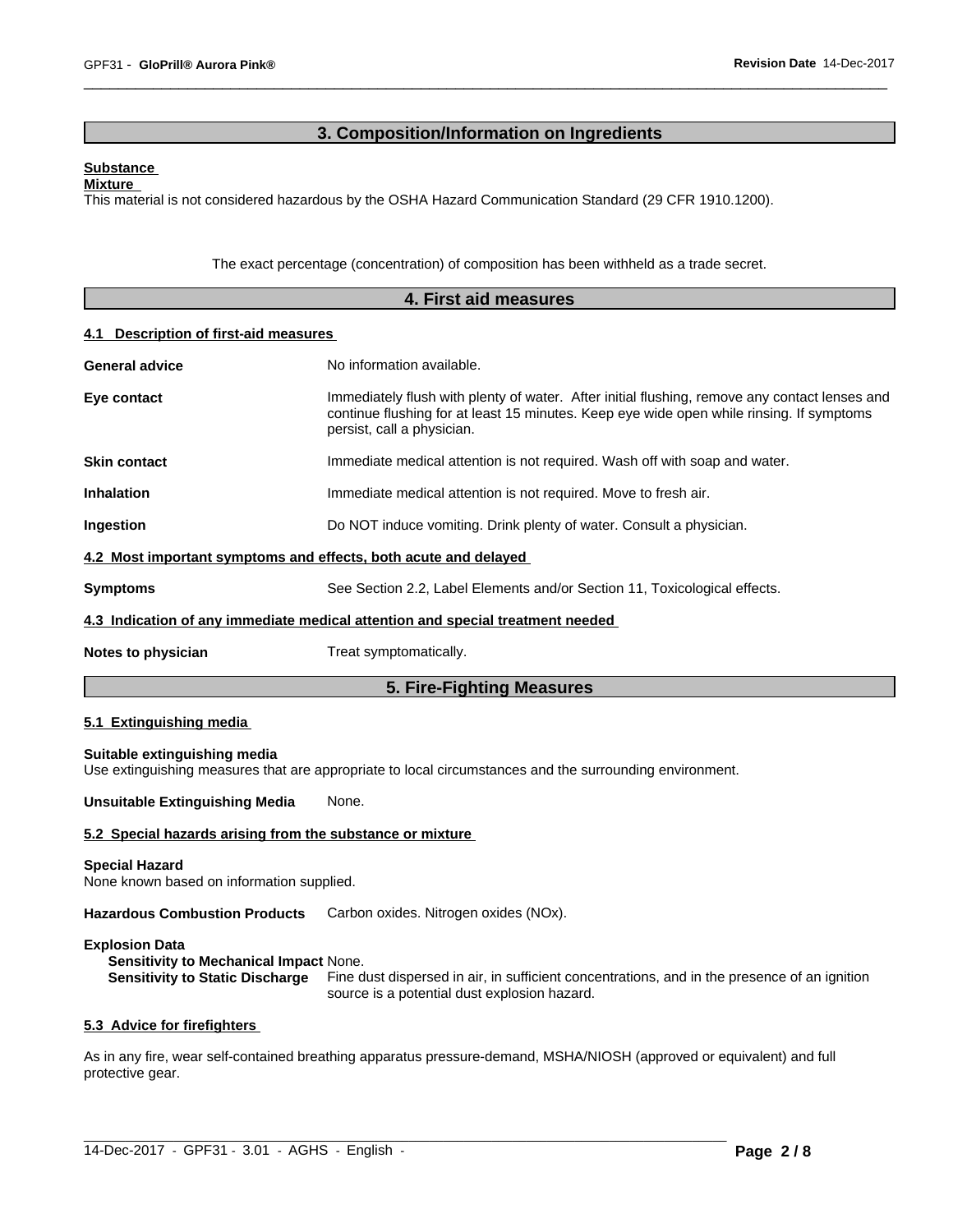# **6. Accidental Release Measures**

## **6.1 Personal precautions, protective equipment and emergency procedures**

Ensure adequate ventilation, especially in confined areas. Use personal protective equipment.

#### **6.2 Environmental precautions**

Prevent product from entering drains. See Section 12 for additional Ecological information.

#### **6.3 Methods and materials for containment and cleaning up**

| <b>Methods for Containment</b> | Prevent further leakage or spillage if safe to do so.                                               |
|--------------------------------|-----------------------------------------------------------------------------------------------------|
| Methods for cleaning up        | Sweep up and shovel into suitable containers for disposal. Prevent product from entering<br>drains. |

# **7. Handling and storage**

## **7.1 Precautions for safe handling**

| <b>Materials to Avoid</b>                                        | No materials to be especially mentioned.                               |  |
|------------------------------------------------------------------|------------------------------------------------------------------------|--|
| <b>Storage Conditions</b>                                        | Keep tightly closed in a dry and cool place.                           |  |
| 7.2 Conditions for safe storage, including any incompatibilities |                                                                        |  |
| <b>Hygiene measures</b>                                          | Handle in accordance with good industrial hygiene and safety practice. |  |
| Advice on safe handling                                          | Wear personal protective equipment.                                    |  |

#### **8. Exposure controls/personal protection**

# **8.1 Exposure Guidelines**

# **8.2 Appropriate engineering controls**

#### **Engineering Measures** Showers Eyewash stations Ventilation systems.

# **8.3 Individual protection measures, such as personal protective equipment**

| <b>Eye/Face Protection</b>    | Safety glasses with side-shields.                                                                              |
|-------------------------------|----------------------------------------------------------------------------------------------------------------|
| Skin and body protection      | Wear chemical resistant footwear and clothing such as gloves, an apron or a whole body<br>suit as appropriate. |
| <b>Respiratory protection</b> | . NIOSH/MSHA approved respiratory protection should be worn if exposure is anticipated.                        |
| <b>Hygiene measures</b>       | See section 7 for more information                                                                             |

 $\_$  ,  $\_$  ,  $\_$  ,  $\_$  ,  $\_$  ,  $\_$  ,  $\_$  ,  $\_$  ,  $\_$  ,  $\_$  ,  $\_$  ,  $\_$  ,  $\_$  ,  $\_$  ,  $\_$  ,  $\_$  ,  $\_$  ,  $\_$  ,  $\_$  ,  $\_$  ,  $\_$  ,  $\_$  ,  $\_$  ,  $\_$  ,  $\_$  ,  $\_$  ,  $\_$  ,  $\_$  ,  $\_$  ,  $\_$  ,  $\_$  ,  $\_$  ,  $\_$  ,  $\_$  ,  $\_$  ,  $\_$  ,  $\_$  ,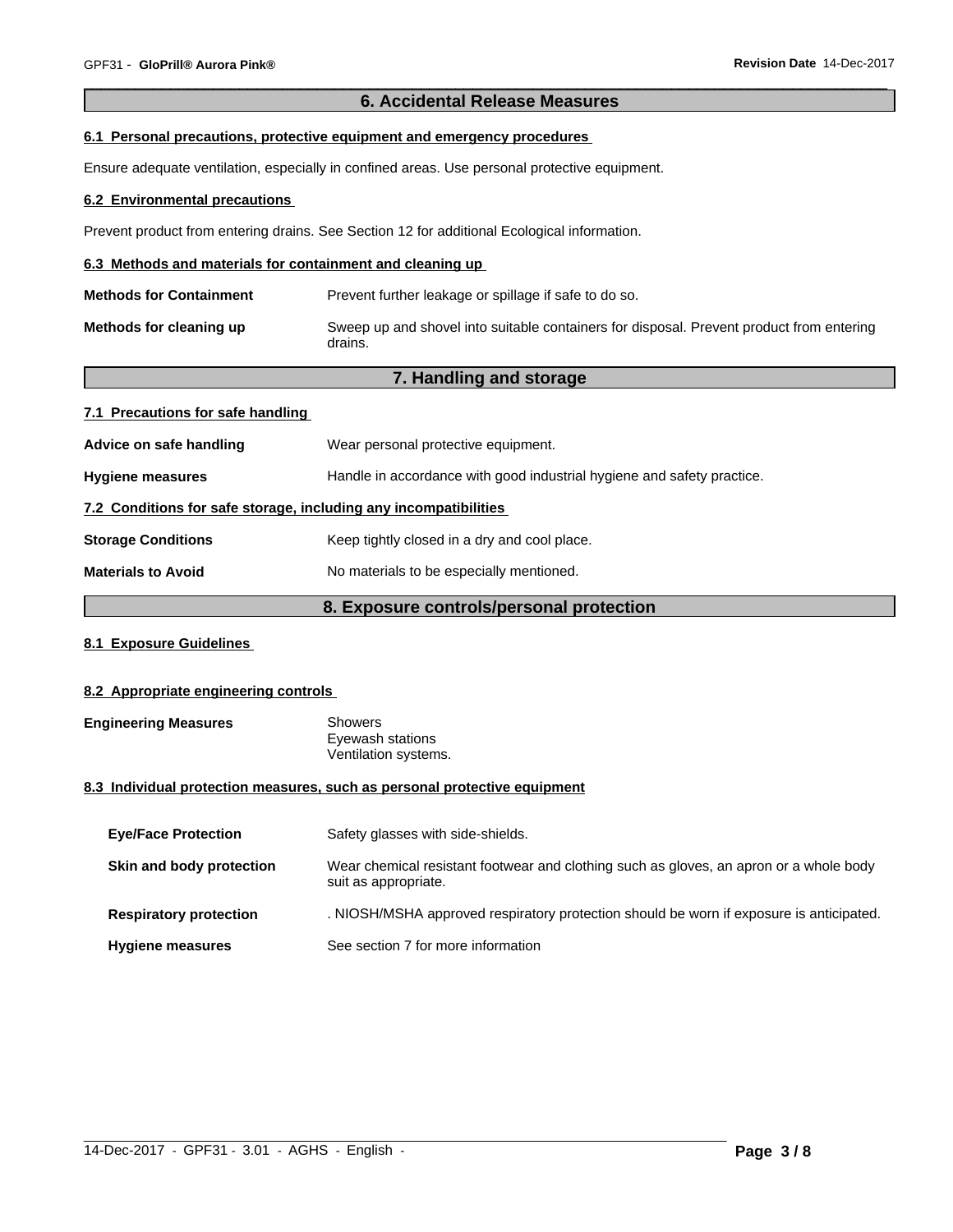# **9. Physical and chemical properties**

# **9.1 Information on basic physical and chemical properties**

| <b>Physical state</b>                                        | Solid              |                                               |                          |
|--------------------------------------------------------------|--------------------|-----------------------------------------------|--------------------------|
| Appearance                                                   | <b>Pellets</b>     | Color                                         | Pink                     |
| Odor                                                         | Mild               | <b>Odor Threshold</b>                         | No information available |
|                                                              |                    |                                               |                          |
| <b>Property</b>                                              | <b>Values</b>      | Remarks • Methods<br>No information available |                          |
| рH                                                           |                    | No information available                      |                          |
| <b>Melting/freezing point</b><br>Boiling point/boiling range |                    | No information available                      |                          |
| <b>Flash Point</b>                                           |                    | No information available                      |                          |
| <b>Evaporation rate</b>                                      |                    | No information available                      |                          |
| Flammability (solid, gas)                                    |                    | No information available                      |                          |
| <b>Flammability Limits in Air</b>                            |                    |                                               |                          |
| upper flammability limit                                     |                    | No information available                      |                          |
| lower flammability limit                                     |                    | No information available                      |                          |
| Vapor pressure                                               |                    | No information available                      |                          |
| Vapor density                                                |                    | No information available                      |                          |
| <b>Specific Gravity</b>                                      | 1.2                |                                               |                          |
| <b>Water solubility</b>                                      | Insoluble in water |                                               |                          |
| Solubility in other solvents                                 |                    | No information available                      |                          |
| <b>Partition coefficient</b>                                 |                    | No information available                      |                          |
| <b>Autoignition temperature</b>                              |                    | No information available                      |                          |
| <b>Decomposition temperature</b>                             |                    | No information available                      |                          |
| <b>Viscosity, kinematic</b>                                  |                    | No information available                      |                          |
| Viscosity, dynamic                                           |                    | No information available                      |                          |
| <b>Explosive properties</b>                                  |                    | No information available                      |                          |
| <b>Oxidizing Properties</b>                                  |                    | No information available                      |                          |
| 9.2 Other information                                        |                    |                                               |                          |

# **Volatile organic compounds (VOC)** None **content**

# **10. Stability and Reactivity**

 $\_$  ,  $\_$  ,  $\_$  ,  $\_$  ,  $\_$  ,  $\_$  ,  $\_$  ,  $\_$  ,  $\_$  ,  $\_$  ,  $\_$  ,  $\_$  ,  $\_$  ,  $\_$  ,  $\_$  ,  $\_$  ,  $\_$  ,  $\_$  ,  $\_$  ,  $\_$  ,  $\_$  ,  $\_$  ,  $\_$  ,  $\_$  ,  $\_$  ,  $\_$  ,  $\_$  ,  $\_$  ,  $\_$  ,  $\_$  ,  $\_$  ,  $\_$  ,  $\_$  ,  $\_$  ,  $\_$  ,  $\_$  ,  $\_$  ,

#### **10.1 Reactivity**

No dangerous reaction known under conditions of normal use

# **10.2 Chemical stability**

Stable

#### **10.3 Possibility of hazardous reactions**

None under normal processing.

#### **10.4 Conditions to Avoid**

None known based on information supplied.

#### **10.5 Incompatible Materials**

None known based on information supplied.

#### **10.6 Hazardous Decomposition Products**

None known based on information supplied.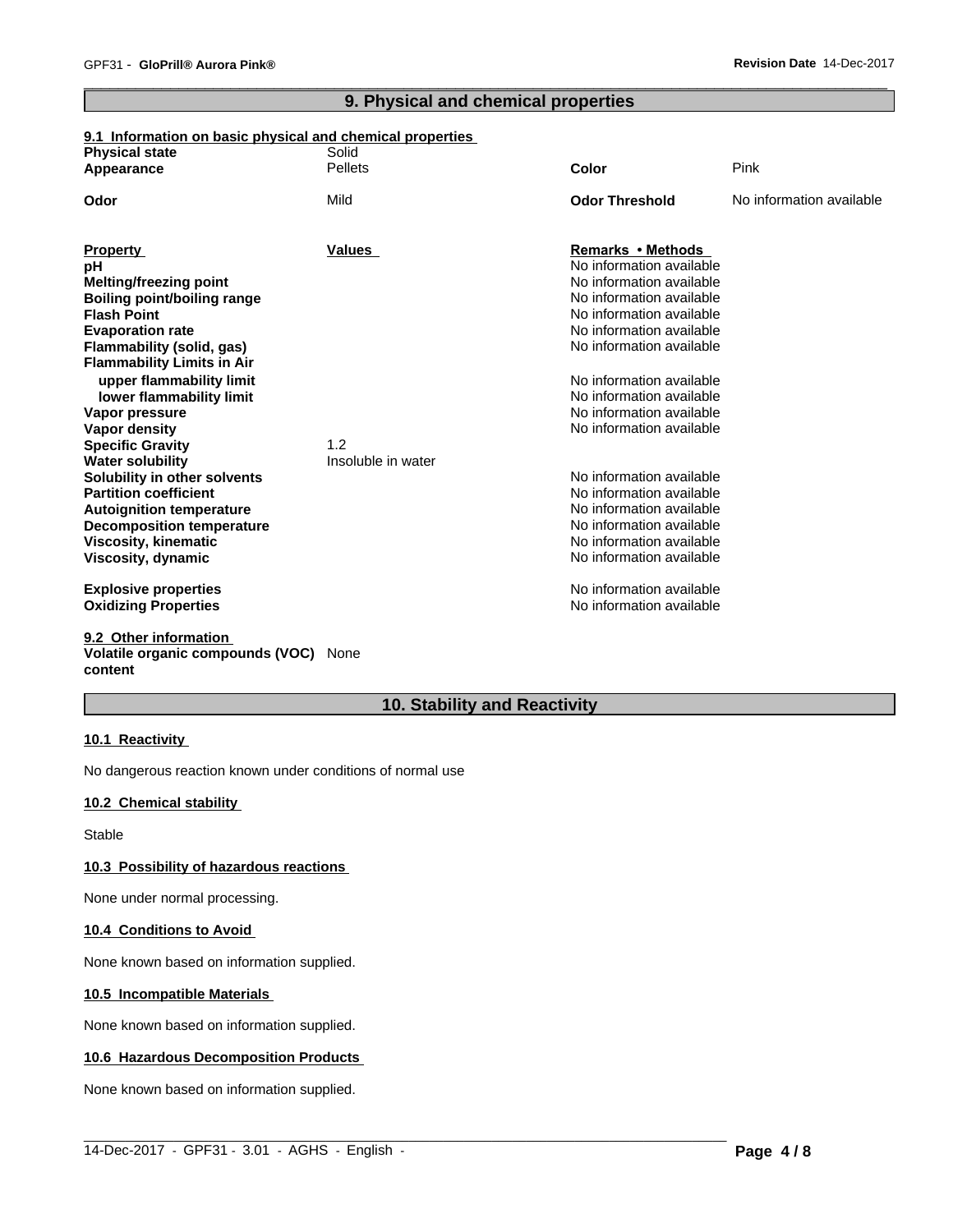# **11. Toxicological information**

 $\_$  ,  $\_$  ,  $\_$  ,  $\_$  ,  $\_$  ,  $\_$  ,  $\_$  ,  $\_$  ,  $\_$  ,  $\_$  ,  $\_$  ,  $\_$  ,  $\_$  ,  $\_$  ,  $\_$  ,  $\_$  ,  $\_$  ,  $\_$  ,  $\_$  ,  $\_$  ,  $\_$  ,  $\_$  ,  $\_$  ,  $\_$  ,  $\_$  ,  $\_$  ,  $\_$  ,  $\_$  ,  $\_$  ,  $\_$  ,  $\_$  ,  $\_$  ,  $\_$  ,  $\_$  ,  $\_$  ,  $\_$  ,  $\_$  ,

# **11.1 Acute toxicity**

**Numerical measures of toxicity: Product Information**

**The following values are calculated based on chapter 3.1 of the GHS document**

| Oral LD50   | 1,975.00 mg/kg  |
|-------------|-----------------|
| Dermal LD50 | 16,433.00 mg/kg |

**Numerical measures of toxicity: Component Information**

# **11.2 Information on toxicologicaleffects**

#### **Skin corrosion/irritation**

Product Information • Not a dermal irritant Component Information • No information available

#### **Serious eye damage/eye irritation**

Product Information • May cause eye irritation Component Information • No information available

#### **Respiratory or skin sensitization**

Product Information • No information available Component Information  $\overline{\cdot}$  No information available

# **Germ cell mutagenicity**

Product Information • No information available Component Information • No information available

#### **Carcinogenicity**

Product Information • Contains no ingredient listed as a carcinogen Component Information •

#### **Reproductive toxicity**

Product Information • No information available Component Information • No information available

#### **STOT - single exposure** No information available

#### **STOT - repeated exposure**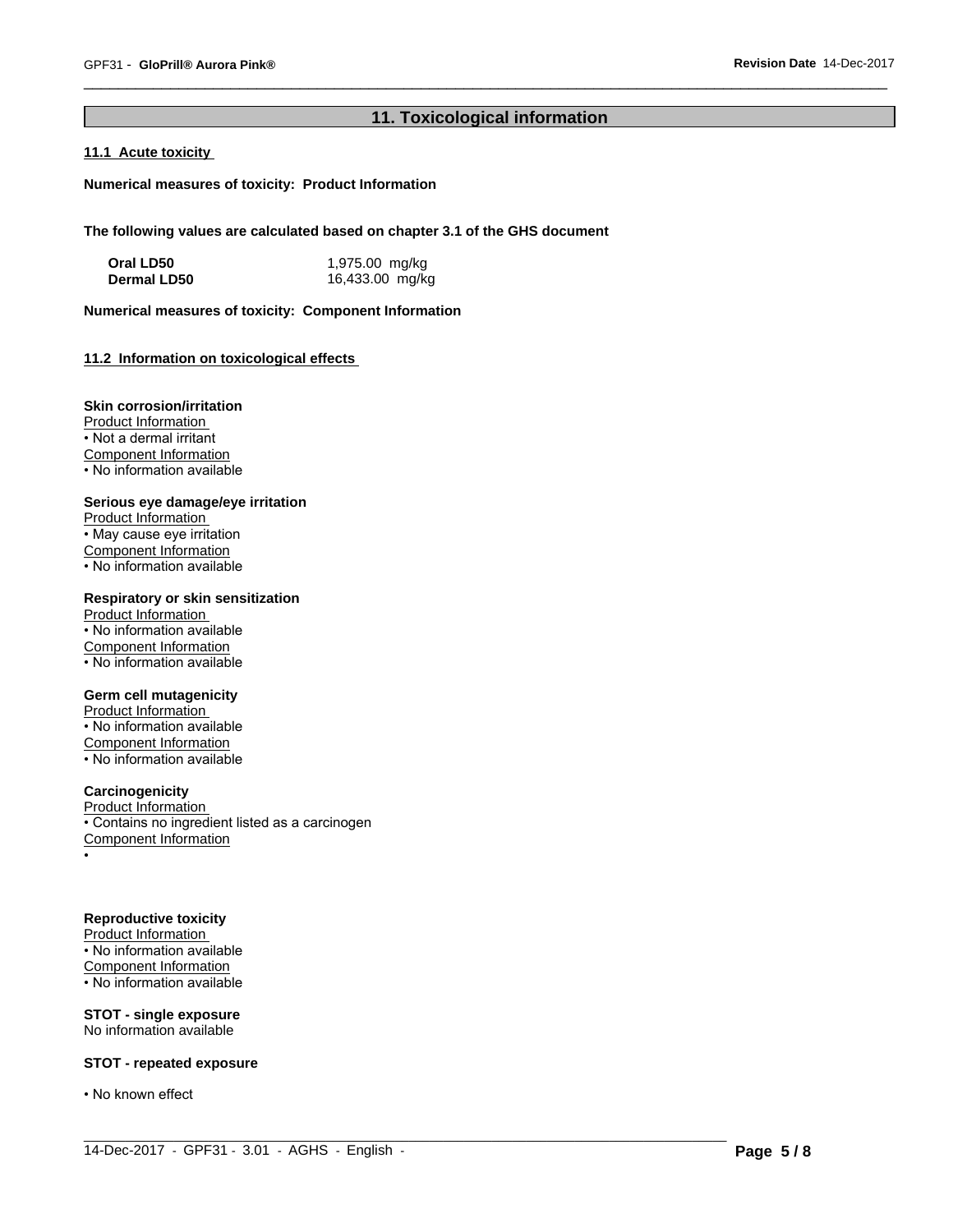#### **Other adverse effects**

Product Information • No information available Component Information • No information available

# **Aspiration hazard**

Product Information • No information available Component Information • No information available

# **12. Ecological information**

#### **12.1 Toxicity**

**Ecotoxicity No information available** 

74.46 % of the mixture consists of components(s) of unknown hazards to the aquatic environment

#### **Ecotoxicity effects**

#### **12.2 Persistence and degradability**

No information available.

#### **12.3 Bioaccumulative potential**

Discharge into the environment must be avoided

#### **12.4 Mobility in soil**

No information available.

#### **12.5 Other adverse effects**

No information available

# **13. Disposal Considerations**

#### **13.1 Waste treatment methods**

Dispose of in accordance with federal, state, and local regulations.

# **14. Transport Information**

| DOT         | Not regulated |
|-------------|---------------|
| MEX         | Not regulated |
| <b>IMDG</b> | Not regulated |
| IATA        | Not regulated |

# **15. Regulatory information**

 $\_$  ,  $\_$  ,  $\_$  ,  $\_$  ,  $\_$  ,  $\_$  ,  $\_$  ,  $\_$  ,  $\_$  ,  $\_$  ,  $\_$  ,  $\_$  ,  $\_$  ,  $\_$  ,  $\_$  ,  $\_$  ,  $\_$  ,  $\_$  ,  $\_$  ,  $\_$  ,  $\_$  ,  $\_$  ,  $\_$  ,  $\_$  ,  $\_$  ,  $\_$  ,  $\_$  ,  $\_$  ,  $\_$  ,  $\_$  ,  $\_$  ,  $\_$  ,  $\_$  ,  $\_$  ,  $\_$  ,  $\_$  ,  $\_$  ,

**15.1 International Inventories**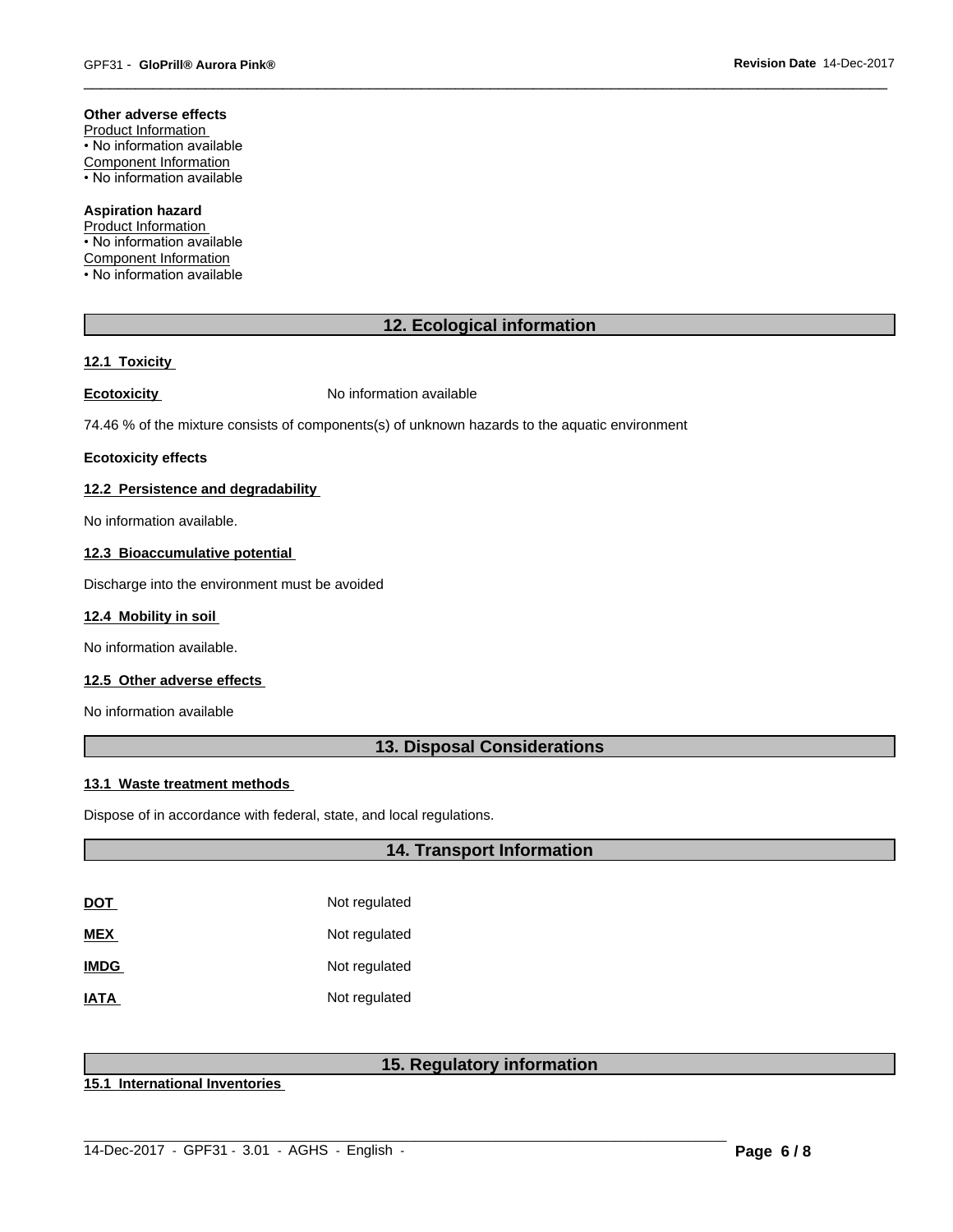| <b>TSCA</b>          | Complies                 |
|----------------------|--------------------------|
| <b>DSL</b>           | $\overline{\phantom{0}}$ |
| <b>EINECS/ELINCS</b> | -                        |
| <b>ENCS</b>          |                          |
| <b>IECSC</b>         | Complies                 |
| <b>KECL</b>          | $\overline{\phantom{0}}$ |
| <b>PICCS</b>         |                          |
| <b>AICS</b>          | Complies                 |
| <b>NZIOC</b>         | -                        |
|                      |                          |

 **TSCA** - United States Toxic Substances Control Act Section 8(b) Inventory

 **DSL** - Canadian Domestic Substances List

 **EINECS/ELINCS** - European Inventory of Existing Chemical Substances/European List of Notified Chemical Substances

 **PICCS** - Philippines Inventory of Chemicals and Chemical Substances

 **ENCS** - Japan Existing and New Chemical Substances

 **IECSC** - China Inventory of Existing Chemical Substances

 **KECL** - Korean Existing and Evaluated Chemical Substances

 **PICCS** - Philippines Inventory of Chemicals and Chemical Substances

 **AICS** - Australian Inventory of Chemical Substances

 **NZIoC** - New Zealand Inventory of Chemicals

#### **15.2 U.S. Federal Regulations**

#### **SARA 313**

Section 313 of Title III of the Superfund Amendments and Reauthorization Act of 1986 (SARA). This product contains a chemical or chemicals which are subject to the reporting requirements of the Act and Title 40 of the Code of Federal Regulations, Part 372:

| <b>Chemical Name</b>                | <b>SARA 313 - Threshold Values %</b> | Weight-%  |
|-------------------------------------|--------------------------------------|-----------|
| Resin (Zinc Compound)               |                                      | $50 - 60$ |
| Resin (Zinc Compound)<br>DAY-PROP-1 |                                      | $5 - 10$  |
| Copolymer (Zinc Compound)           | I J                                  | $5 - 10$  |

#### **15.3 Pesticide Information**

Not applicable

#### **15.4 U.S. State Regulations**

#### **California Proposition 65**

This product does not contain any Proposition 65 chemicals

|             | <b>16. Other information</b> |                       |                          |                                           |  |
|-------------|------------------------------|-----------------------|--------------------------|-------------------------------------------|--|
| <b>NFPA</b> | <b>Health Hazard -</b>       | Flammability -        | Instability -            | <b>Physical and chemical</b><br>hazards - |  |
| <b>HMIS</b> | <b>Health Hazard 1</b>       | <b>Flammability 1</b> | <b>Physical Hazard 0</b> | Personal protection X                     |  |
|             |                              |                       |                          |                                           |  |

**Legend:** 

*ACGIH (American Conference of Governmental Industrial Hygienists) Ceiling* (C) *DOT (Department of Transportation) EPA (Environmental Protection Agency) IARC (International Agency for Research on Cancer) International Air Transport Association (IATA) International Maritime Dangerous Goods (IMDG) NIOSH (National Institute for Occupational Safety and Health) NTP (National Toxicology Program) OSHA (Occupational Safety and Health Administration of the US Department of Labor) PEL (Permissible Exposure Limit) Reportable Quantity (RQ)*